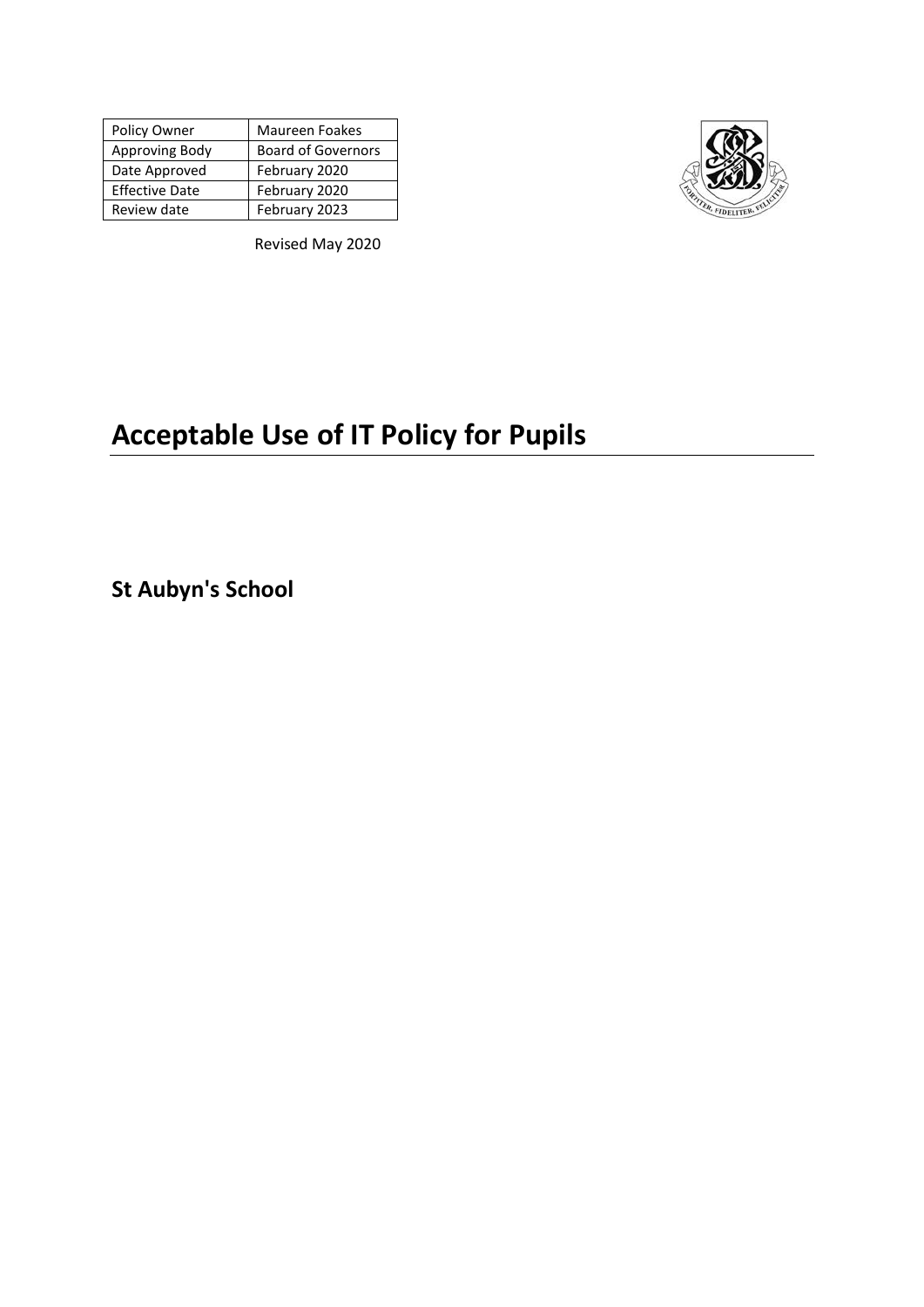## **Contents**

| 1  | Aims                                             | 3 |
|----|--------------------------------------------------|---|
| 2  | Scope and application                            | 3 |
| 3  | Regulatory framework                             | 3 |
| 4  | Publication and availability                     | 4 |
| 5  | Definitions                                      | 4 |
| 6  | Responsibility statement and allocation of tasks | 5 |
| 7  | Safe use of technology                           | 6 |
| 8  | Internet and email                               | 7 |
| 9  | IT Procedures and Principles                     | 7 |
| 10 | Procedures                                       | 7 |
| 11 | Sanctions                                        | 8 |
| 12 | <b>Training</b>                                  | 8 |
| 13 | Risk assessment                                  | 8 |
| 14 | Record keeping                                   | 9 |

# **Appendix**

| Appendix 1 | Access and security                                  | 11 |
|------------|------------------------------------------------------|----|
| Appendix 2 | Use of the internet and email                        | 12 |
| Appendix 3 | Use of mobile electronic devices                     | 14 |
| Appendix 4 | Photographs and images                               | 15 |
| Appendix 5 | iPad - Acceptable Use Form for Senior Pupils to sign | 17 |
| Appendix 6 | Pupil IT Acceptable Use Procedures (AUP)             | 20 |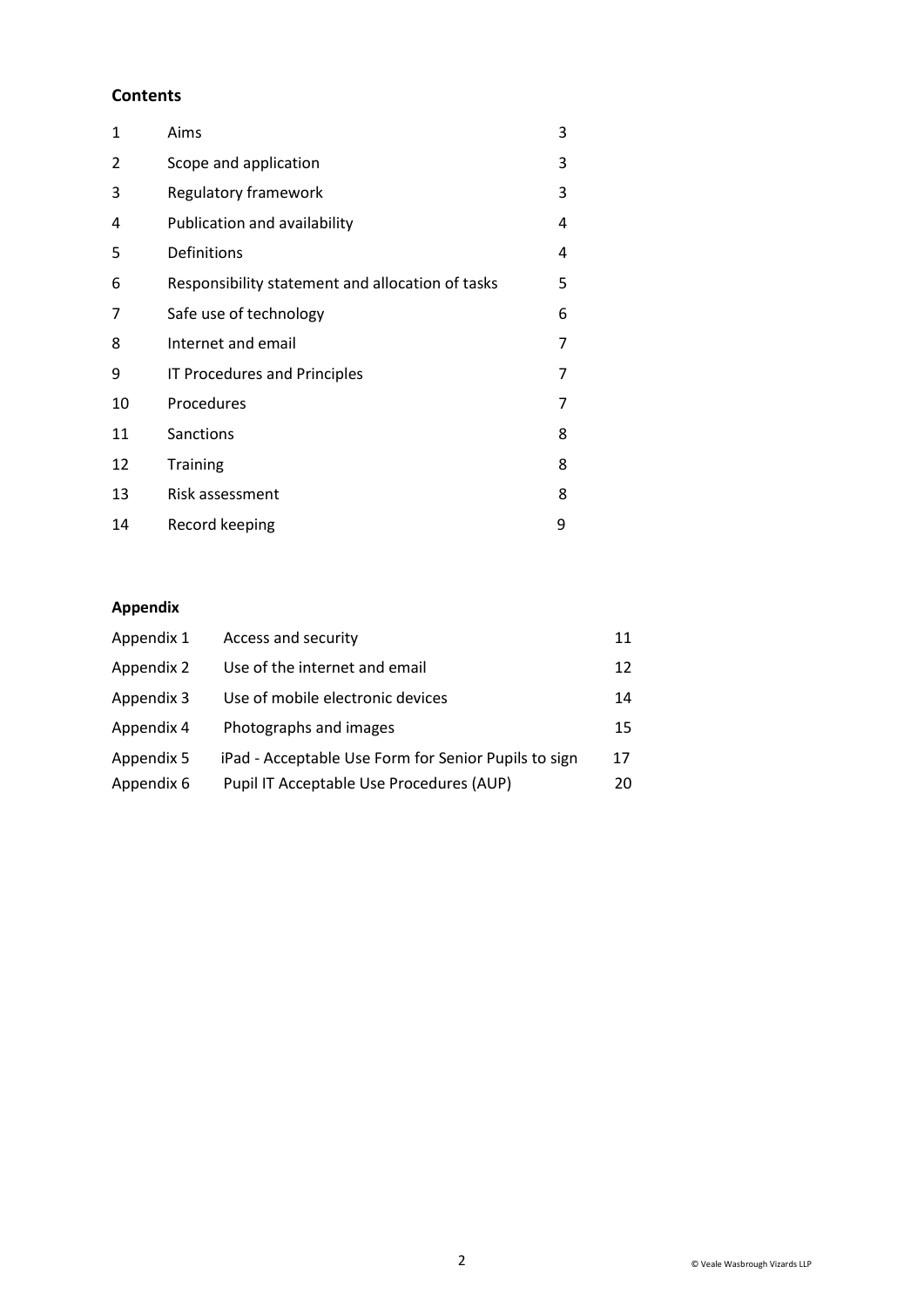## 1 **Aims**

- 1.1 This is the acceptable use policy for pupils of St Aubyn's School (**School**).
- 1.2 The aims of this policy are as follows:
	- 1.2.1 to educate and encourage pupils to make good use of the educational opportunities presented by access to technology;
	- 1.2.2 to safeguard and promote the welfare of pupils, in particular by anticipating and preventing the risks arising from:
		- (a) exposure to harmful or inappropriate material (such as pornographic, racist, extremist or offensive materials);
		- (b) the sharing of personal data, including images;
		- (c) inappropriate online contact or conduct; and
		- (d) cyberbullying and other forms of abuse.
	- 1.2.3 to minimise the risk of harm to the assets and reputation of the School;
	- 1.2.4 to help pupils take responsibility for their own safe use of technology;
	- 1.2.5 to ensure that pupils use technology safely and securely and are aware of both external and peer-to-peer risks when using technology;
	- 1.2.6 to prevent the unnecessary criminalisation of pupils; and
	- 1.2.7 to help to create a culture of safety, equality and protection.

#### 2 **Scope and application**

- 2.1 This policy applies to the whole School including the Early Years Foundation Stage (**EYFS**).
- 2.2 This policy applies to pupils accessing the School's technology whether on or off School premises, or using their own or others' technology in a way which affects the welfare of pupils or any member of the School community or where the culture or reputation of the School is put at risk.
- 2.3 Appendix 6 has a pupil friendly version of the procedures in this policy. Staff go through these with Year 3 to 8 pupils at the start of each term and younger pupils are told them in terms that are appropriate to their understanding and use of IT. The School actively promotes the participation of parents to help the School safeguard the welfare of pupils and promote the safe use of technology.

#### 3 **Regulatory framework**

- 3.1 This policy has been prepared to meet the School's responsibilities under:
	- 3.1.1 Education (Independent School Standards) Regulations 2014;
	- 3.1.2 *Statutory framework for the Early Years Foundation Stage* (DfE, March 2017);
	- 3.1.3 Education and Skills Act 2008;
	- 3.1.4 Children Act 1989;
	- 3.1.5 Data Protection Act 2018 and General Data Protection Regulation (**GDPR**); and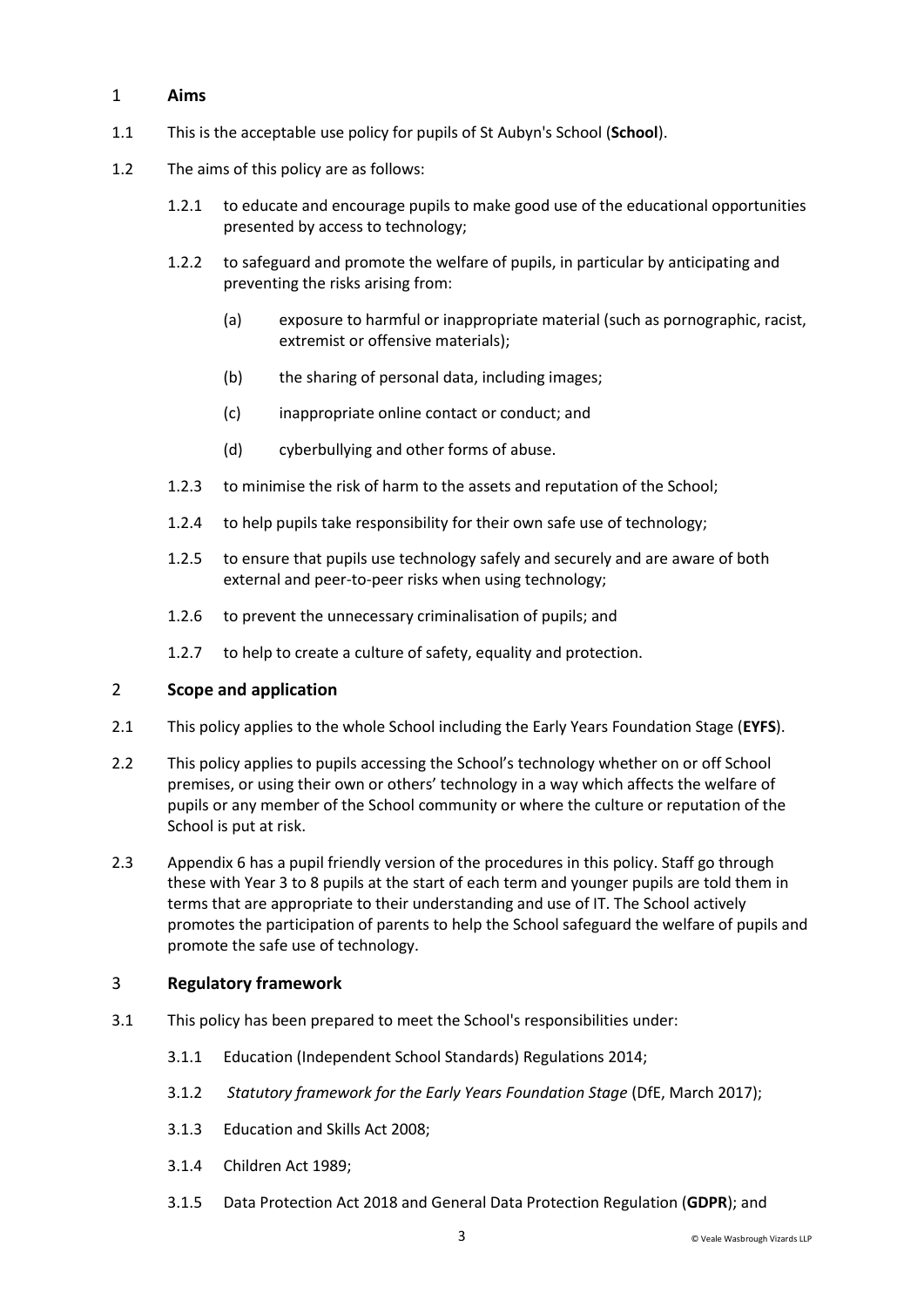- 3.1.6 Equality Act 2010.
- 3.2 This policy has regard to the following guidance and advice:
	- 3.2.1 [Keeping children safe in education \(](https://www.gov.uk/government/publications/keeping-children-safe-in-education--2)DfE, September 2019) (**KCSIE**);
	- 3.2.2 [Preventing and tackling bullying \(](https://www.gov.uk/government/uploads/system/uploads/attachment_data/file/623895/Preventing_and_tackling_bullying_advice.pdf)DfE, July 2017);
	- 3.2.3 [Sexting in schools and colleges: responding to incidents and safeguarding young](https://www.gov.uk/government/uploads/system/uploads/attachment_data/file/609874/6_2939_SP_NCA_Sexting_In_Schools_FINAL_Update_Jan17.pdf)  [people](https://www.gov.uk/government/uploads/system/uploads/attachment_data/file/609874/6_2939_SP_NCA_Sexting_In_Schools_FINAL_Update_Jan17.pdf) (UK Council for Child Internet Safety, August 2016);
	- 3.2.4 [How can we stop prejudice based bullying in schools?](https://www.equalityhumanrights.com/en/advice-and-guidance/how-can-we-stop-prejudice-based-bullying-schools) (Equality and Human Rights Commission);
	- 3.2.5 [Sexual violence and sexual harassment between children in schools and colleges](https://www.gov.uk/government/uploads/system/uploads/attachment_data/file/667862/Sexual_Harassment_and_Sexual_Violence_-_Advice.pdf) (DfE, May 2018);
	- 3.2.6 [Searching, screening and confiscation: advice for schools](https://assets.publishing.service.gov.uk/government/uploads/system/uploads/attachment_data/file/674416/Searching_screening_and_confiscation.pdf) (DfE, January 2018);
	- 3.2.7 [Safeguarding children and protecting professionals in early years settings: online](https://www.gov.uk/government/publications/safeguarding-children-and-protecting-professionals-in-early-years-settings-online-safety-considerations)  [safety considerations \(](https://www.gov.uk/government/publications/safeguarding-children-and-protecting-professionals-in-early-years-settings-online-safety-considerations)UK Council for Internet Safety, February2019); and
	- 3.2.8 [Relationships education, relationships and sex education and health education](https://assets.publishing.service.gov.uk/government/uploads/system/uploads/attachment_data/file/805781/Relationships_Education__Relationships_and_Sex_Education__RSE__and_Health_Education.pdf)  [guidance](https://assets.publishing.service.gov.uk/government/uploads/system/uploads/attachment_data/file/805781/Relationships_Education__Relationships_and_Sex_Education__RSE__and_Health_Education.pdf) (DfE, June 2019).
- 3.3 The following School policies, procedures and resource materials are relevant to this policy:
	- 3.3.1 behaviour management policy;
	- 3.3.2 anti-bullying policy;
	- 3.3.3 online safety policy;
	- 3.3.4 safeguarding child protection policy;
	- 3.3.5 risk assessment policy;
	- 3.3.6 IT procedures and principles.

#### 4 **Publication and availability**

- 4.1 This policy is published on the School website.
- 4.2 This policy is available in hard copy on request.
- 4.3 This policy can be made available in large print or other accessible format if required.

## 5 **Definitions**

- 5.1 Where the following words or phrases are used in this policy:
	- 5.1.1 References to the **Proprietor** are references to the Board of Governors.
- 5.2 The School will take a wide and purposive approach to considering what falls within the meaning of **technology**. This policy relates to all technology, computing and communications devices, network hardware and software and services and applications associated with them including:
	- 5.2.1 the internet;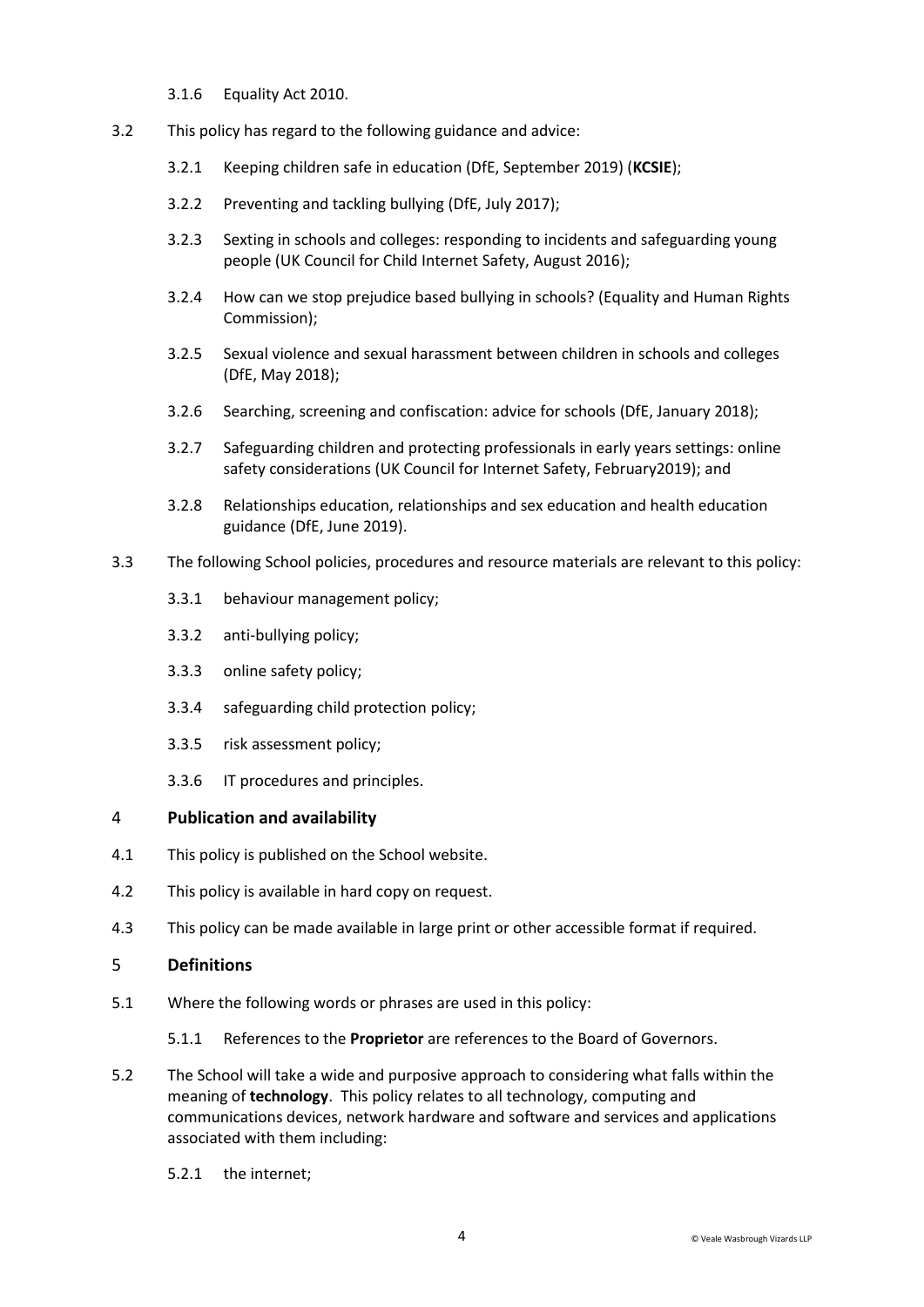- 5.2.2 email;
- 5.2.3 mobile phones and smartphones;
- 5.2.4 wearable technology;
- 5.2.5 desktops, laptops, netbooks, tablets / phablets;
- 5.2.6 personal music players;
- 5.2.7 devices with the capability for recording and / or storing still or moving images;
- 5.2.8 social networking, micro blogging and other interactive websites;
- 5.2.9 instant messaging (including image and video messaging via apps such as Snapchat and WhatsApp), chat rooms, blogs and message boards;
- 5.2.10 webcams, video hosting sites (such as YouTube);
- 5.2.11 gaming sites;
- 5.2.12 virtual learning environments such as VLe;
- 5.2.13 SMART boards; and
- 5.2.14 other photographic or electronic equipment e.g. GoPro devices.

## 6 **Responsibility statement and allocation of tasks**

- 6.1 The Proprietor has overall responsibility for all matters which are the subject of this policy.
- 6.2 To ensure the efficient discharge of its responsibilities under this policy, the Proprietor has allocated the following tasks:

| <b>Task</b>                                                                                                                                                                                                                                                                              | Allocated to         | When / frequency of review            |
|------------------------------------------------------------------------------------------------------------------------------------------------------------------------------------------------------------------------------------------------------------------------------------------|----------------------|---------------------------------------|
| Keeping the policy up to date<br>and compliant with the law and<br>best practice                                                                                                                                                                                                         | M Shute, Deputy Head | As required, and at least<br>annually |
| Monitoring the use of<br>technology across the School,<br>maintaining appropriate logs<br>and reviewing the policy to<br>ensure that it remains up to<br>date with technological change                                                                                                  | M Shute, Deputy Head | As required, and at least<br>annually |
| Monitoring the<br>implementation of the policy,<br>(including the record of<br>incidents involving the use of<br>technology and the logs of<br>internet activity and sites<br>visited), relevant risk<br>assessments and any action<br>taken in response and<br>evaluating effectiveness | M Shute, Deputy Head | As required, and at least<br>annually |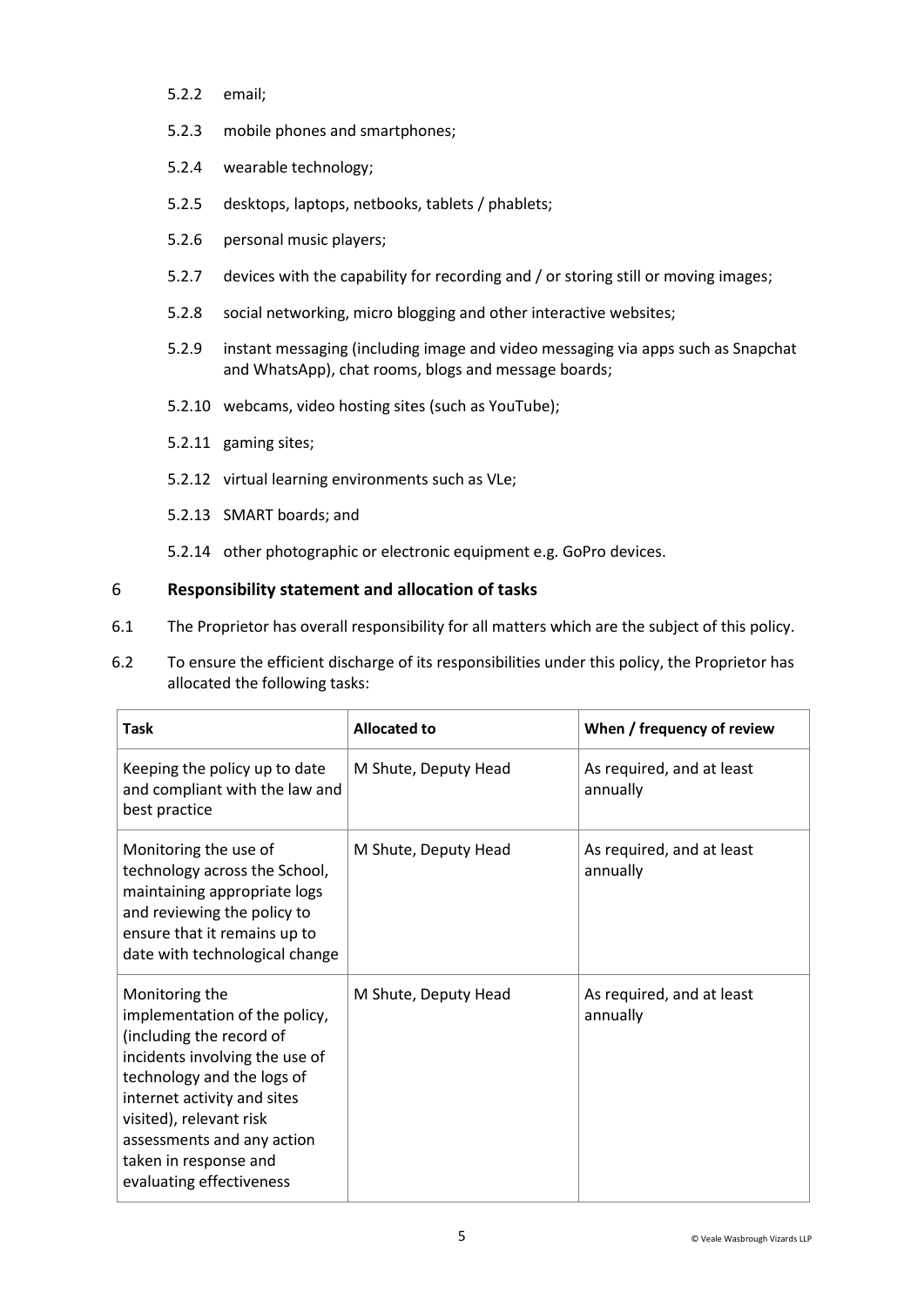| Task                                                                                                                                                  | Allocated to                         | When / frequency of review            |
|-------------------------------------------------------------------------------------------------------------------------------------------------------|--------------------------------------|---------------------------------------|
| Online safety                                                                                                                                         | Designated Safeguarding Lead         | As required, and at least<br>annually |
| Maintaining up to date records<br>of all information created in<br>relation to the policy and its<br>implementation as required by<br>the GDPR        | N Colton, Data Protection<br>Officer | As required, and at least<br>annually |
| Seeking input from interested<br>groups (such as pupils, staff,<br>parents) to consider<br>improvements to the School's<br>processes under the policy | M Shute, Deputy Head                 | As required, and at least<br>annually |
| Formal annual review                                                                                                                                  | Proprietor                           | Annually                              |

## 7 **Safe use of technology**

- 7.1 We want pupils to enjoy using technology and to become skilled users of online resources and media. We recognise that this is crucial for further education and careers.
- 7.2 The School will support pupils to develop their skills and make internet access as unrestricted as possible whilst balancing the safety and welfare of pupils and the security of our systems. The safe use of technology is integral to the School's curriculum. Pupils are educated about the importance of safe and responsible use of technology to help them to protect themselves and others online.
- 7.3 Pupils may find the following resources helpful in keeping themselves safe online:
	- 7.3.1 <http://www.thinkuknow.co.uk/>
	- 7.3.2 <https://www.childnet.com/young-people>
	- 7.3.3 <https://www.childnet.com/resources/smartie-the-penguin>
	- 7.3.4 <https://www.childnet.com/resources/digiduck-stories>
	- 7.3.5 <https://www.saferinternet.org.uk/advice-centre/young-people>
	- 7.3.6 <https://www.disrespectnobody.co.uk/>
	- 7.3.7 <http://www.safetynetkids.org.uk/>
	- 7.3.8 <http://www.childline.org.uk/Pages/Home.aspx>
	- 7.3.9 <https://www.ceop.police.uk/Safety-Centre/How-can-CEOP-help-me-YP/>
	- 7.3.10 <https://www.bbc.com/ownit>
- 7.4 Please see the School's online safety policy for further information about the School's online safety strategy.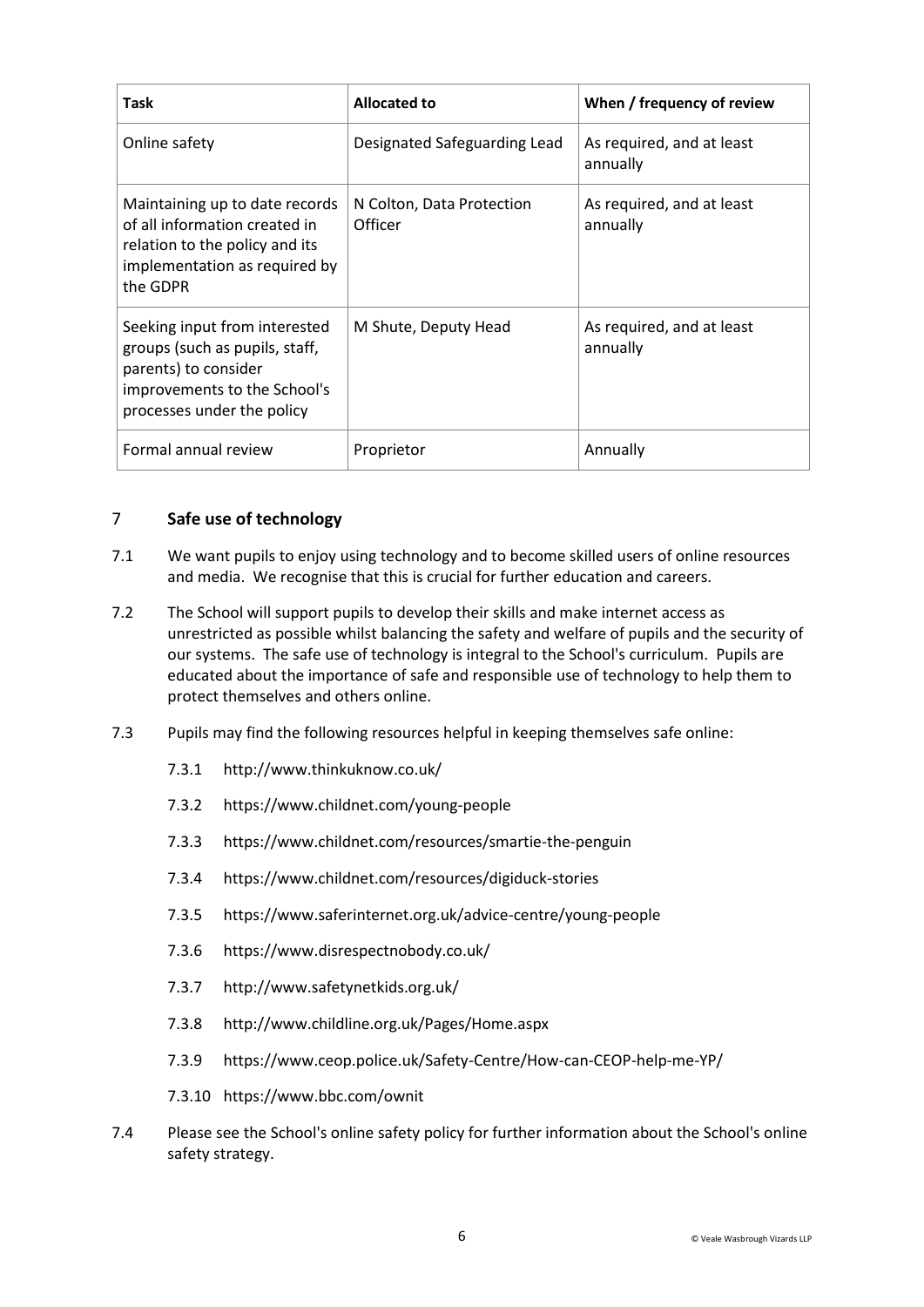## 8 **Internet and email**

- 8.1 The School provides internet access to pupils to support their academic progress and development.
- 8.2 Pupils may only access the School's network when given specific permission to do so. All pupils will receive guidance on the use of the School's internet systems. If a pupil is unsure about whether he / she is doing the right thing, he / she must seek assistance from a member of staff.
- 8.3 For the protection of all pupils, their use of the internet will be monitored by the School. Pupils should remember that even when something that has been downloaded or has been deleted, it can still be traced on the system. Pupils should not assume that files stored on servers or storage media are always private.
- 8.4 The School uses the filters and monitoring tools in Smoothwall to keep pupils safe.

#### 9 **IT Procedures and Principles**

- 9.1 Pupils **must** comply with the following procedures and principles:
	- 9.1.1 access and security (Appendix 1);
	- 9.1.2 use of internet and email (Appendix 2);
	- 9.1.3 use of mobile electronic devices (Appendix 3); and
	- 9.1.4 photographs and images (including "sexting") (Appendix 4).
- 9.2 The purpose of these rules is to set out the principles which pupils must bear in mind at all times and also the rules which pupils must follow to use technology safely and securely.
- 9.3 These principles and rules apply to all use of technology.

#### 10 **Procedures**

- 10.1 Pupils are responsible for their actions, conduct and behaviour when using technology at all times. Use of technology should be safe, responsible, respectful to others and legal. If a pupil is aware of misuse by other pupils he / she should talk to a teacher about it as soon as possible.
- 10.2 Any misuse of technology by pupils will be dealt with under the School's behaviour management policy and where safeguarding concerns are raised, under the safeguarding child protection policy and procedures.
- 10.3 Pupils must not use their own or the School's technology to bully others. Bullying incidents involving the use of technology will be dealt with under the School's anti-bullying policy. If a pupil thinks that he / she might have been bullied or that another person is being bullied, he / she should talk to a teacher about it as soon as possible. See the School's anti-bullying policy for further information about cyberbullying and e-safety, including useful resources.
- 10.4 The Designated Safeguarding Lead takes lead responsibility within the School for safeguarding and child protection, including online safety. In any cases giving rise to safeguarding concerns, the matter will be dealt with under the School's child protection procedures (see the School's safeguarding child protection policy and procedures.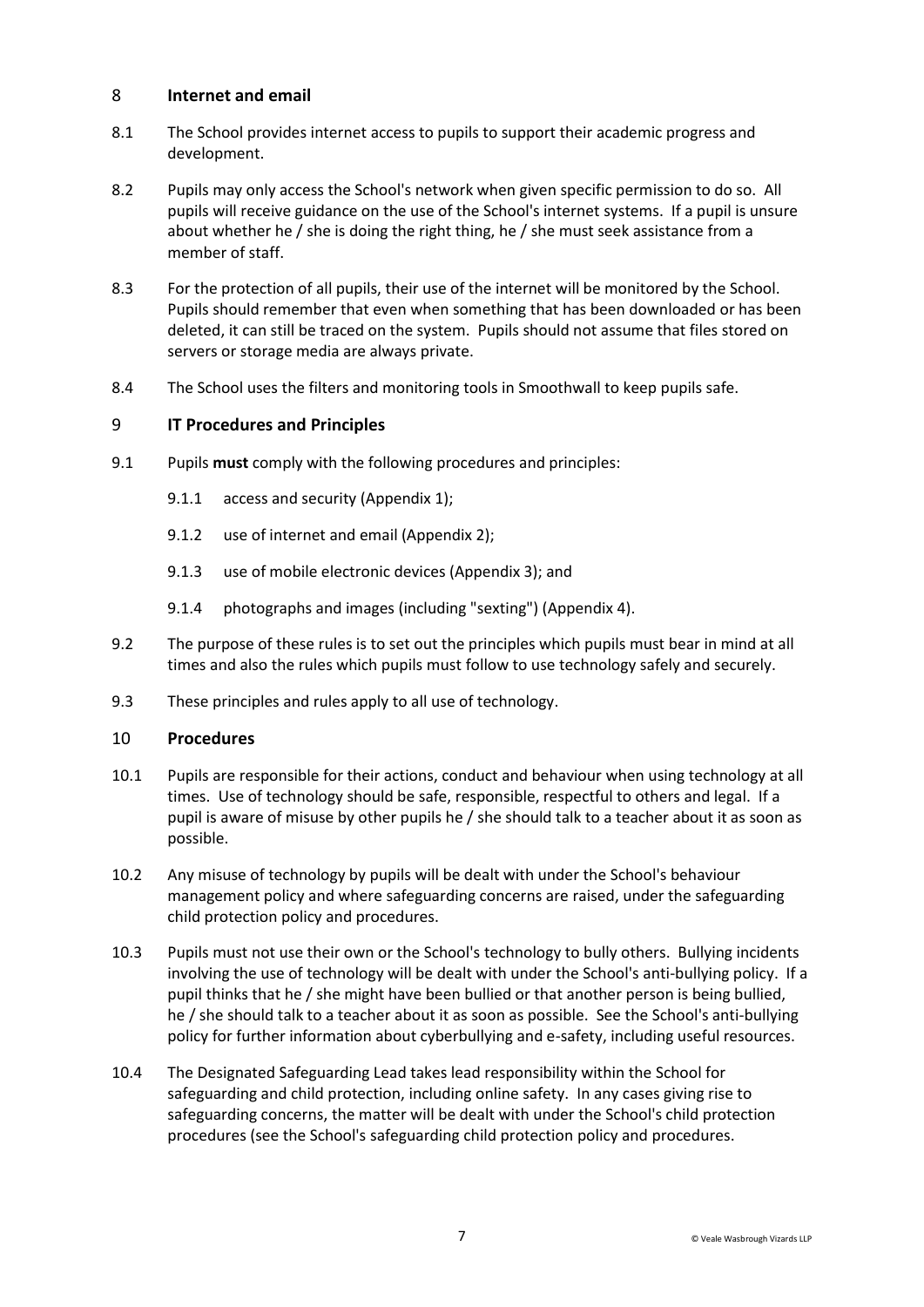- 10.5 If a pupil is worried about something that he / she has seen on the internet, or on any electronic device, including on another person's electronic device, he / she must tell a teacher about it as soon as possible.
- 10.6 In a case where the pupil is considered to be vulnerable to radicalisation they may be referred to the Channel programme. Channel is a programme which focuses on support at an early stage to people who are identified as being vulnerable to being drawn into terrorism.
- 10.7 In addition to following the procedures in the relevant policies as set out above, all serious incidents involving technology must be reported to the Designated Safeguarding Lead who will record the matter centrally in the technology incidents log.

## 11 **Sanctions**

- 11.1 Where a pupil breaches any of the School rules, practices or procedures set out in this policy or the appendices, the Proprietor has authorised the Headmaster to apply any sanction which is appropriate and proportionate to the breach in accordance with the School's behaviour management policy including, in the most serious cases, expulsion. Other sanctions might include: increased monitoring procedures; withdrawal of the right to access the School's internet and email facilities; detention. Any action taken will depend on the seriousness of the offence.
- 11.2 Unacceptable use of technology could lead to the confiscation of a device or deletion of the material in accordance with the procedures in this policy and the School's behaviour management policy.
- <span id="page-7-0"></span>11.3 If there are reasonable grounds to suspect that the confiscated device contains evidence in relation to an offence e.g. upskirting, or that it contains a pornographic image of a child or an extreme pornographic image, the device will be given to the police. Se[e 0](#page-14-0) for more information on photographs and images.
- 11.4 The School reserves the right to charge a pupil or his / her parents for any costs incurred to the School as a result of a breach of this policy.

#### 12 **Training**

- 12.1 The School ensures that regular guidance and training is arranged on induction and at regular intervals thereafter so that staff and volunteers understand what is expected of them by this policy and have the necessary knowledge and skills to carry out their roles.
- 12.2 The level and frequency of training depends on role of the individual member of staff.
- 12.3 The School maintains written records of all staff training.

#### 13 **Risk assessment**

- 13.1 Where a concern about a pupil's welfare is identified, the risks to that pupil's welfare will be assessed and appropriate action will be taken to reduce the risks identified.
- 13.2 The format of risk assessment may vary and may be included as part of the School's overall response to a welfare issue, including the use of individual pupil welfare plans (such as behaviour, healthcare and education plans, as appropriate). Regardless of the form used, the School's approach to promoting pupil welfare will be systematic and pupil focused.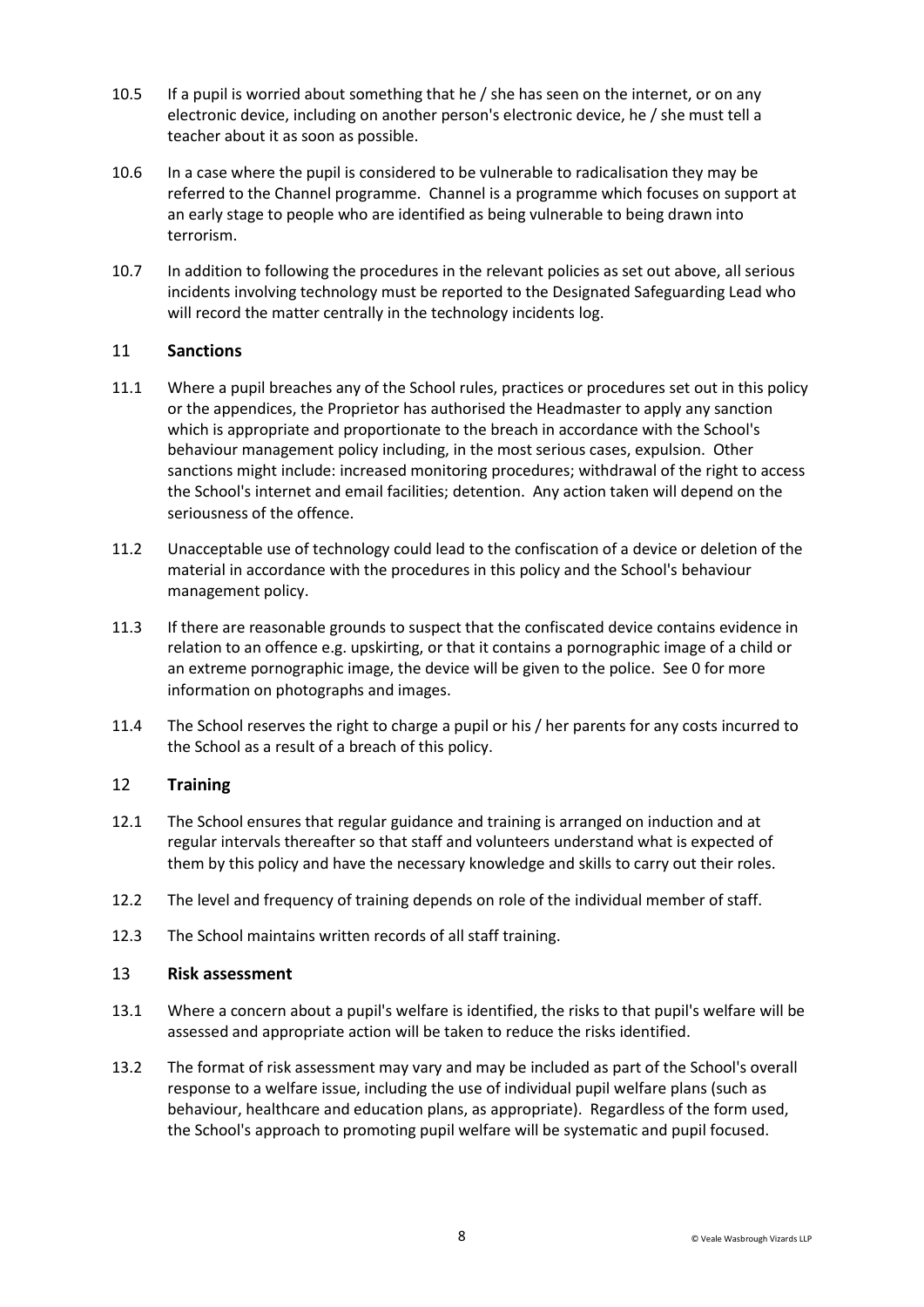- 13.3 The Bursar has overall responsibility for ensuring that matters which affect pupil welfare are adequately risk assessed and for ensuring that the relevant findings are implemented, monitored and evaluated.
- 13.4 Day to day responsibility to carry out risk assessments under this policy will be delegated to the Deputy Head

## 14 **Record keeping**

- 14.1 All records created in accordance with this policy are managed in accordance with the School's policies that apply to the retention and destruction of records.
- 14.2 All serious incidents involving the use of technology will be logged centrally in the technology incident log by Smoothwall and dealt with by the Designated Safeguarding Lead.
- 14.3 The records created in accordance with this policy may contain personal data. The School has a privacy notice which explains how the School will use personal data about pupils and parents. The privacy notice is published on the School's website. In addition, staff must ensure that they follow the School's data protection policy when handling personal data created in connection with this policy.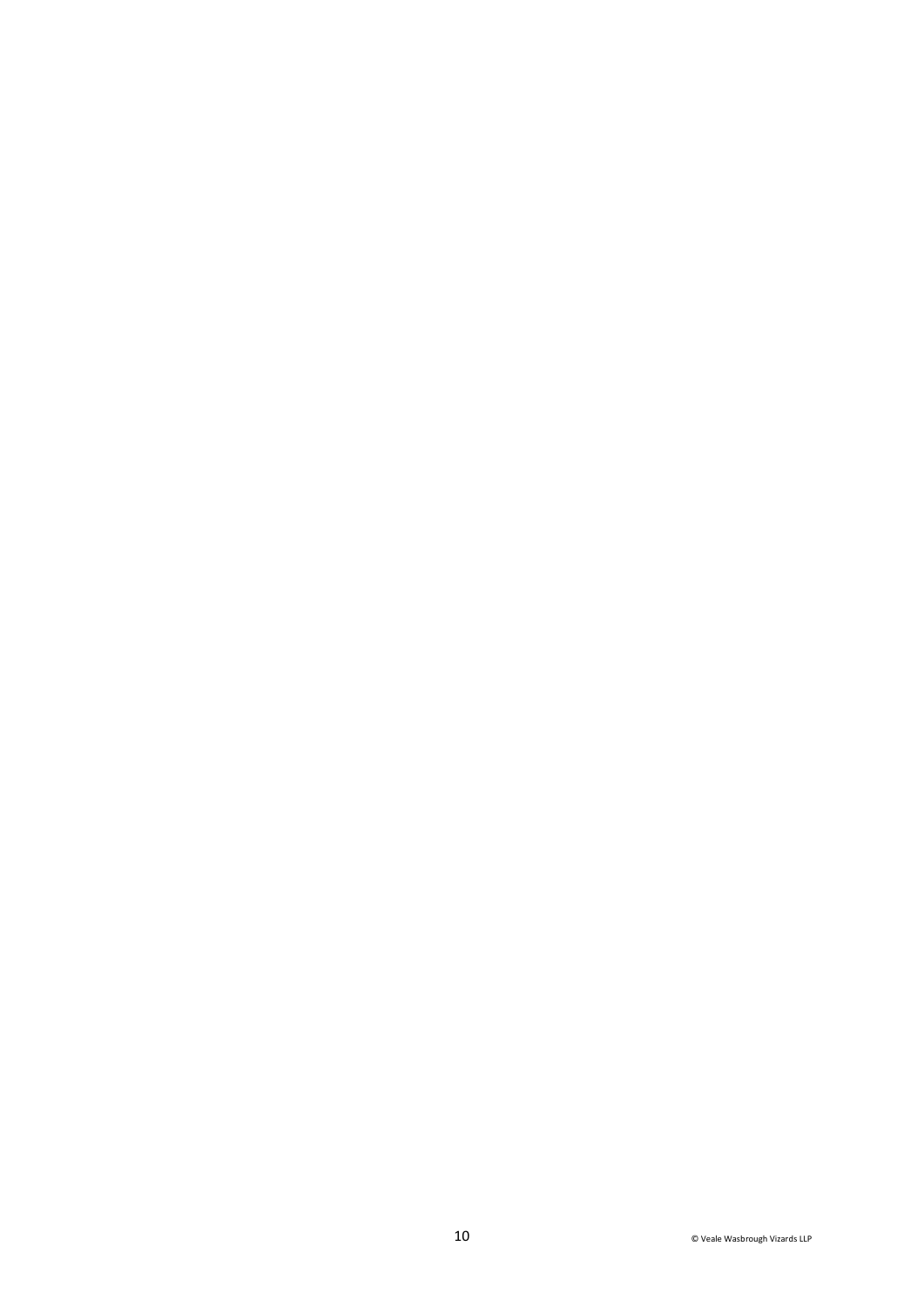## **Access and security**

- 1 Access to the internet from the School's computers and network must be for educational purposes only. You must not use the School's facilities or network for personal, social or non-educational use.
- 2 You must not knowingly obtain (or attempt to obtain) unauthorised access to any part of the School's or any other computer system, or any information contained on such a system.
- 3 No laptop or other mobile electronic device may be connected to the School network during school hours without the consent of a member of staff.
- 4 The use of cellular data (e.g. GPRS, 3G, 4G, etc) to access the internet while you are on School premises or otherwise in the care of the School is strictly prohibited at all times.
- 5 Passwords protect the School's network and computer system. You must not let anyone else know your password. If you believe that someone knows your password you must change it immediately.
- 6 You must not attempt to gain unauthorised access to anyone else's computer or to confidential information to which you are not authorised to access. If there is a problem with your passwords, you should speak to your class teacher or contact the Network Manager.
- 7 You must not attempt to access or share information about others without the permission of a member of staff. To do so may breach data protection legislation and laws relating to confidentiality.
- 8 The School has a firewall in place to ensure the safety and security of the School's networks. You must not attempt to disable, defeat or circumvent any of the School's security facilities. Any problems with the firewall must be reported to the class teacher or ICT technician and/or Network Manager. Please see Appendix 5 for further information regarding the use of iPads.
- 9 The School has filtering systems in place to block access to unsuitable material, wherever possible, to protect the welfare and safety of pupils. You must not try to bypass this filter.
- 10 Viruses can cause serious harm to the security of the School's network and that of others. Viruses are often spread through internet downloads or circulated as attachments to emails. If you think or suspect that an attachment, or other downloadable material, might contain a virus, you must speak to the ICT technician and/or Network Manager before opening the attachment or downloading the material.
- 11 You must not disable or uninstall any anti-virus software on the School's computers.
- 12 The use of location services represents a risk to the personal safety of pupils and to School security. The use of any website or application, whether on a School or personal device, with the capability of identifying the user's location while you are on School premises or otherwise in the care of the School is strictly prohibited at all times.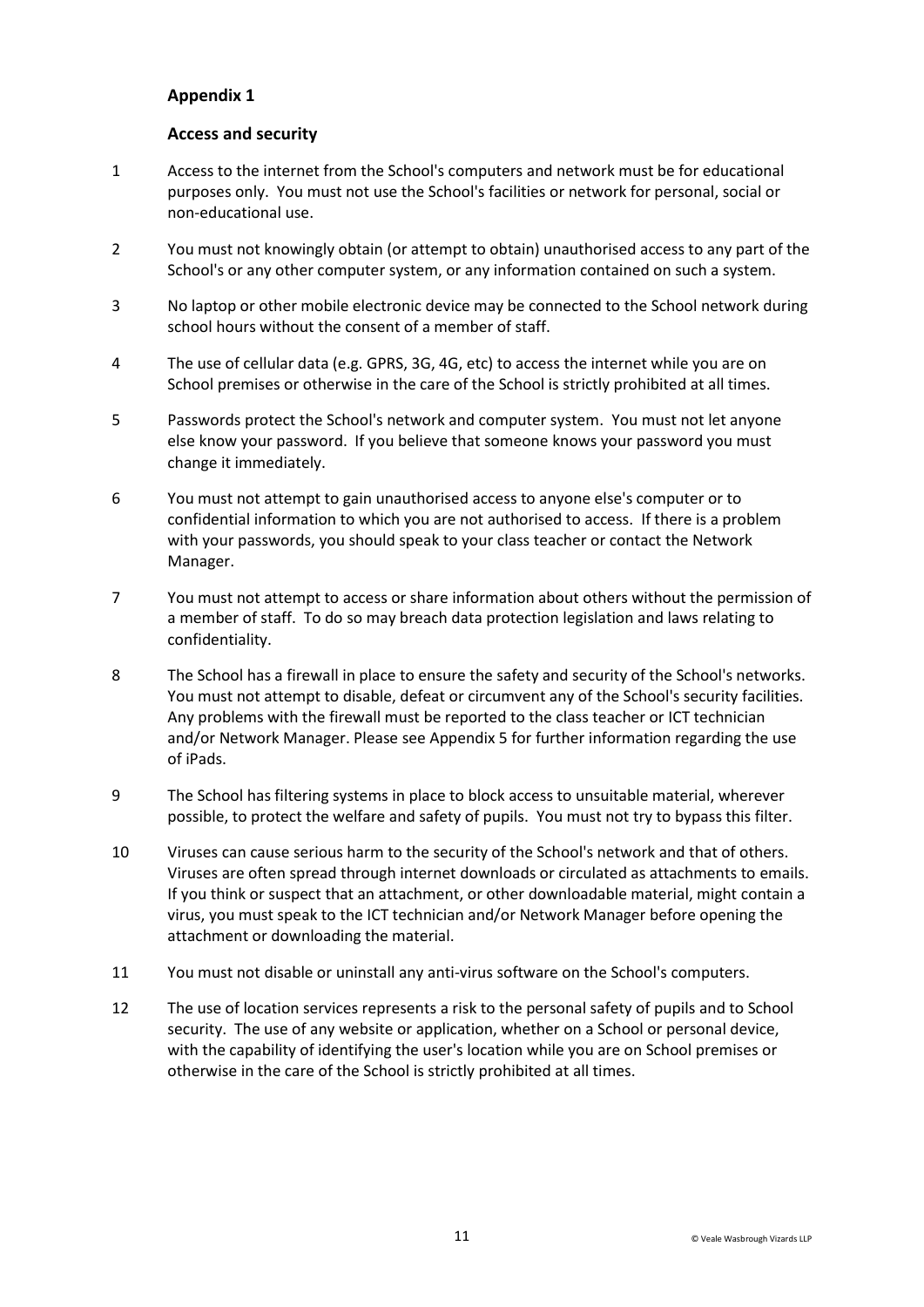## **Use of the internet and email**

1 The School does not undertake to provide continuous internet access. Email and website addresses at the School may change from time to time.

#### **Use of the internet**

- 2 You must use the School's computer system for educational purposes only and are not permitted to access interactive or networking websites without the express, prior consent of a member of staff.
- 3 You must take care to protect personal and confidential information about yourself and others when using the internet, even if information is obtained inadvertently. You should not put personal information about yourself, for example your full name, address, date of birth or mobile number, online.
- 4 You must not load material from any external storage device brought in from outside the School onto the School's systems, unless this has been authorised by the Form Tutor.
- 5 You should assume that all material on the internet is protected by copyright and such material must be treated appropriately and in accordance with the owner's rights - you must not copy (plagiarise) another's work.
- 6 You must not view, retrieve, download or share any offensive material. Offensive material includes, but is not limited to, content that is abusive, racist, considered to be of an extreme or terrorist related nature, sexist, homophobic, any form of bullying, pornographic, defamatory or criminal activity. Use of technology in this way is a serious breach of discipline and may constitute a serious criminal offence. You must tell a member of staff immediately if you have accidentally read, downloaded or have been sent any offensive material or material that is inappropriate, including personal information about someone else.
- 7 You must not communicate with staff using social networking sites or other internet or web-based communication channels unless this is expressly permitted for educational reasons.
- 8 You must not bring the School into disrepute through your use of the internet.

#### **Use of email**

- 9 You must not use any personal web-based email accounts such as Gmail, Yahoo or Hotmail through the School's network without the express, prior consent of a member of staff.
- 10 Email should be treated in the same way as any other form of written communication. You should not include or ask to receive anything in an email which is not appropriate to be published generally or which you believe the Headmaster and / or your parents would consider to be inappropriate. Remember that emails could be forwarded to or seen by someone you did not intend.
- 11 You must not send or search for any email message which contains offensive material. Offensive material includes, but is not limited to, content that is abusive, racist, considered to be of an extreme or terrorist related nature, sexist, homophobic, any form of bullying, pornographic, defamatory or criminal activity. If you are unsure about the content of a message, you must speak to a member of staff. If you come across such material you must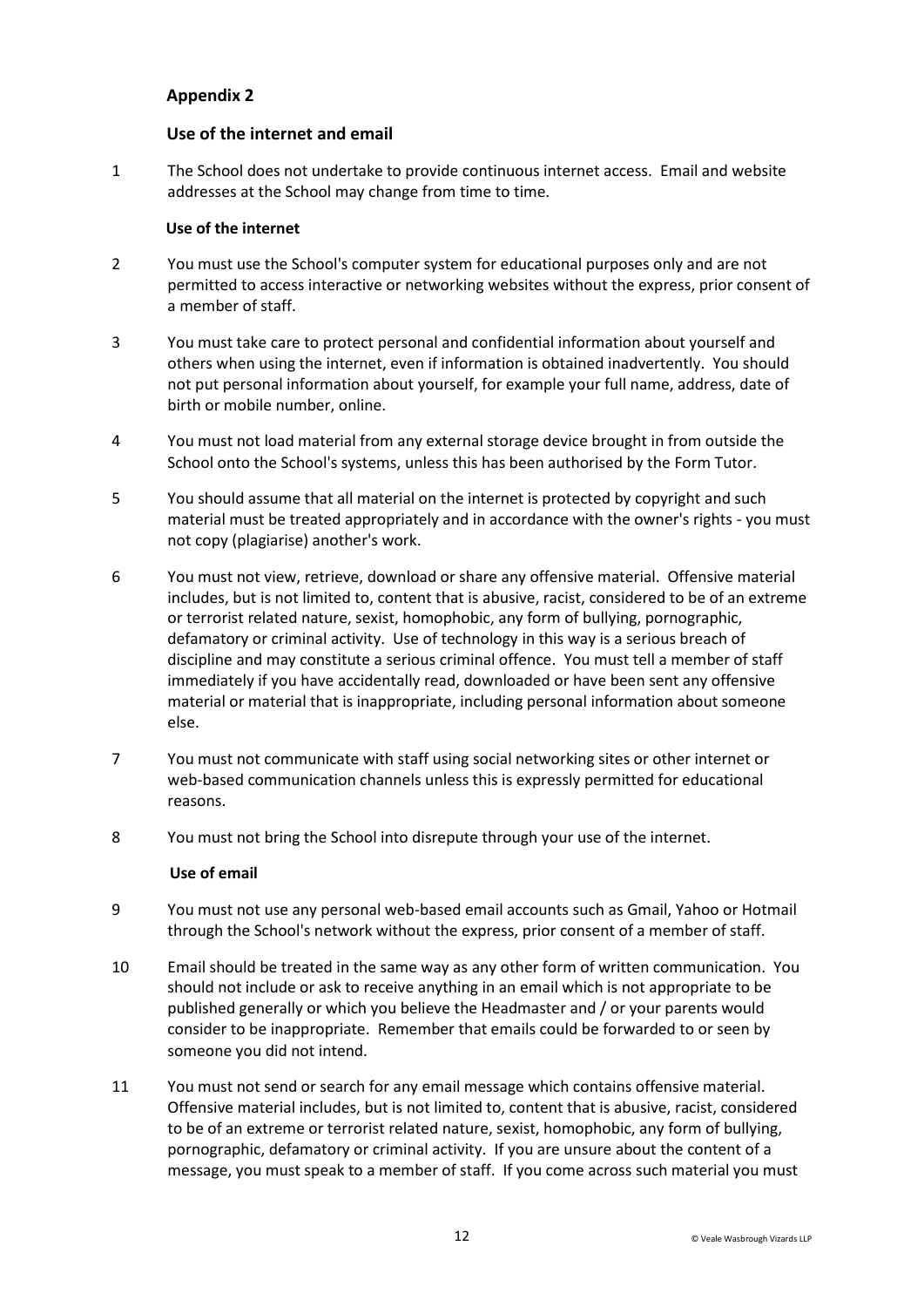inform a member of staff as soon as possible. Use of the email system in this way is a serious breach of discipline and may constitute a criminal offence.

- 12 Trivial messages and jokes should not be sent or forwarded through our email system. These could cause distress to recipients (if considered to be inappropriate).
- 13 You must not read anyone else's emails without their consent.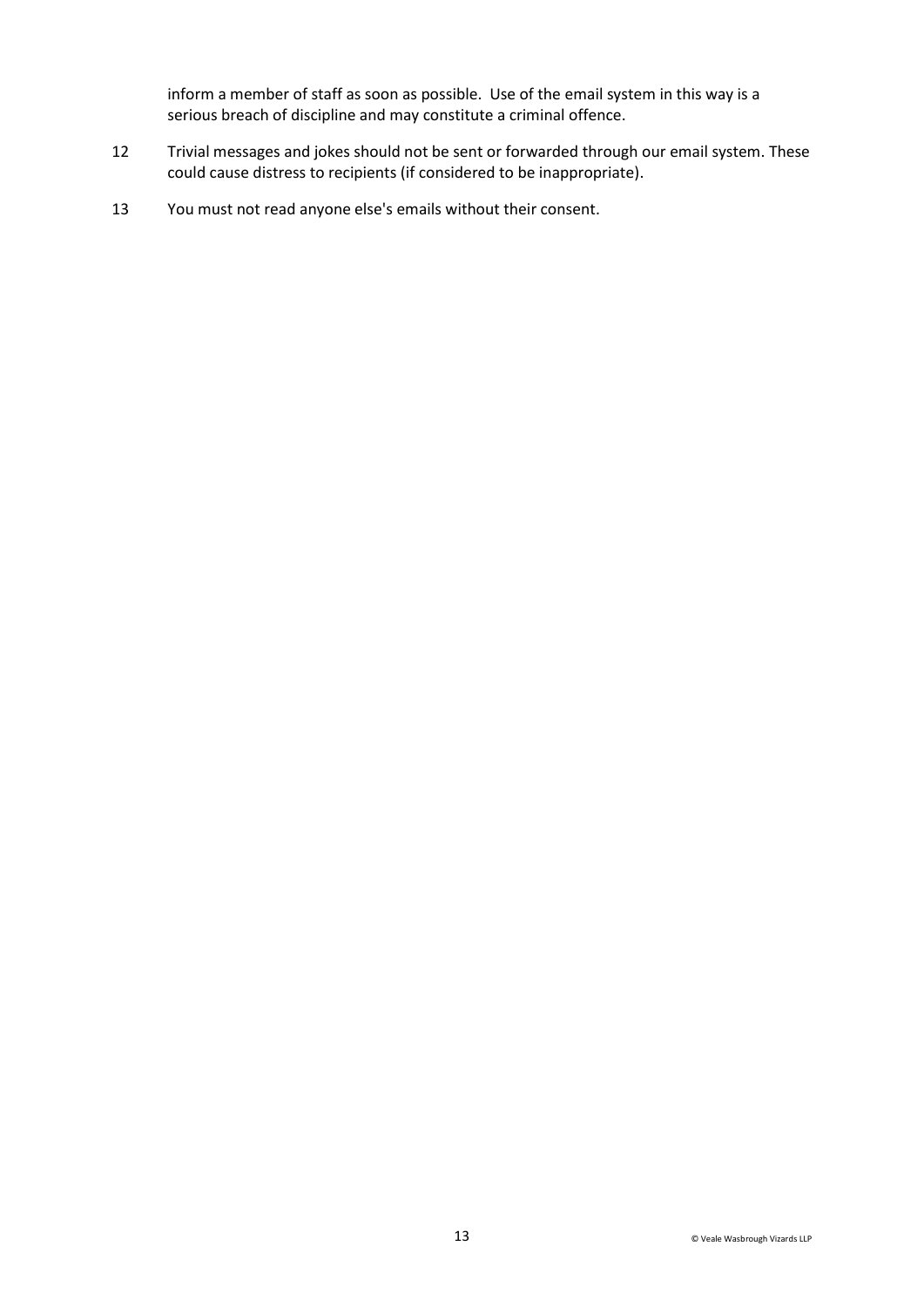## **Use of mobile electronic devices**

- 1 **Mobile electronic device** includes but is not limited to mobile phones, smartphones, tablets, laptops and MP3 players.
- 2 All mobile electronic devices brought onto School premises must be stored away safely and not accessed or used during the School day
- 3 Mobile phones and other mobile electronic devices that are handed in must be switched off (and not just on silent mode). Use of such devices is only permitted during School hours with the express permission of a member of staff.
- 4 The use of cellular data (e.g. GPRS, 3G, 4G, etc) to access the internet while you are on School premises or otherwise in the care of the School is strictly prohibited at all times.
- 5 The use of mobile phones during the School day will not be necessary. In emergencies, you may request to use the School telephone. Should your parents wish to contact you in an emergency, they will telephone the School office and a message will be relayed promptly.
- 6 You must not bring mobile electronic devices into examination rooms under any circumstances, except where special arrangements for the use of a tablet or laptop have been agreed with the Head of Additional Learning in writing.
- 7 You must not communicate with staff using a mobile phone (or other mobile electronic device) except when this is expressly permitted by a member of staff, for example when necessary during an educational visit. Any such permitted communications should be brief and courteous.
- 8 Use of electronic devices of any kind to bully, harass, intimidate or attempt to radicalise others will not be tolerated and will constitute a serious breach of discipline, whether or not you are in the care of the School at the time of such use. Appropriate disciplinary action will be taken where the School becomes aware of such use (see the School's anti-bullying policy and behaviour management policy) and the School's safeguarding procedures will be followed in appropriate circumstances (see the School's child protection and safeguarding policy and procedures).
- 9 Mobile electronic devices may be confiscated and searched in appropriate circumstances. Please see the School's behaviour management policy. You may also be prevented from bringing a mobile electronic device into the School temporarily or permanently and at the sole discretion of the Headmaster.
- 10 The School does not accept any responsibility for the theft, loss of, or damage to, mobile electronic devices brought onto School premises, including devices that have been confiscated or which have been handed in to staff.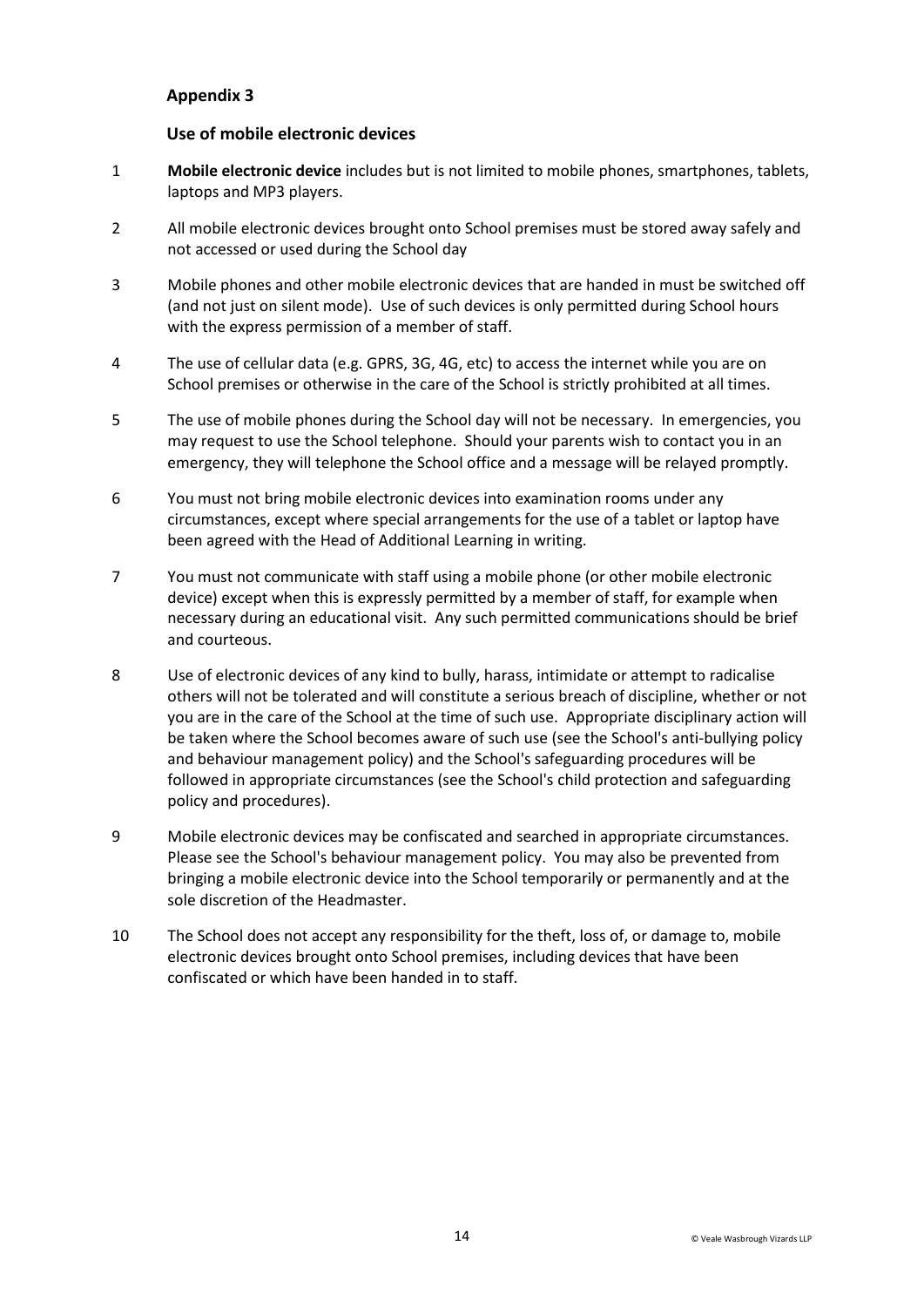## <span id="page-14-0"></span>**Photographs and images**

- 1 Using photographic material of any kind to bully, harass or intimidate others will not be tolerated and will constitute a serious breach of discipline.
- 2 You may only use cameras or any mobile electronic device to take a still or moving image with the express permission of the member of staff in charge and with the permission of those appearing in the image. If the material found is a pornographic image of a child or an extreme pornographic image this will not be deleted and the device will be delivered to the police, as stated in paragraph [11.3](#page-7-0) of this policy.
- 3 If material found on a device is a still or moving image that has been obtained by 'upskirting' this will not be deleted and the device will be delivered to the police, as stated in paragraph [11.3](#page-7-0) of this policy.
- 4 You must allow staff access to images stored on mobile phones and / or cameras and must delete images if requested to do so.
- 5 The posting of images which in the reasonable opinion of the Headmaster is considered to be offensive or which brings the School into disrepute on any form of social media or websites such as YouTube etc is a serious breach of discipline and will be subject to disciplinary procedures whatever the source of the material, irrespective of whether the image was posted using School or personal facilities.

#### 6 **Sexting**

- 6.1 **Sexting** means the taking and sending or posting of images or videos of a sexual or indecent nature of you or another pupil, usually through mobile picture messages or webcams over the internet.
- 6.2 Sexting is strictly prohibited, whether or not you are in the care of the School at the time the image is recorded and / or shared.
- 6.3 Sexting may be a criminal offence, even if the picture is taken and shared with the permission of the person in the image. Even if you are not prosecuted, this may result in information being stored on your police record, which may prevent you from doing certain jobs in the future.
- 6.4 The police may seize any devices which they believe may have been used for sexting. If the police find that a device contains inappropriate images, they are unlikely to return it to you.
- 6.5 Remember that once a photo or message is sent, you have no control about how it is passed on. You may delete the image but it could have been saved or copied and may be shared by others.
- 6.6 Images shared online become public and may never be completely removed. They could be found in the future by anyone, even by universities and future employers.
- 6.7 Even if you don't share images yourself, there is a risk that you may lose your device, it may be "hacked", or its data may still be accessible to a future owner.
- 6.8 The School will treat incidences of sexting (both sending and receiving) as a breach of discipline and also as a safeguarding matter under the School's child protection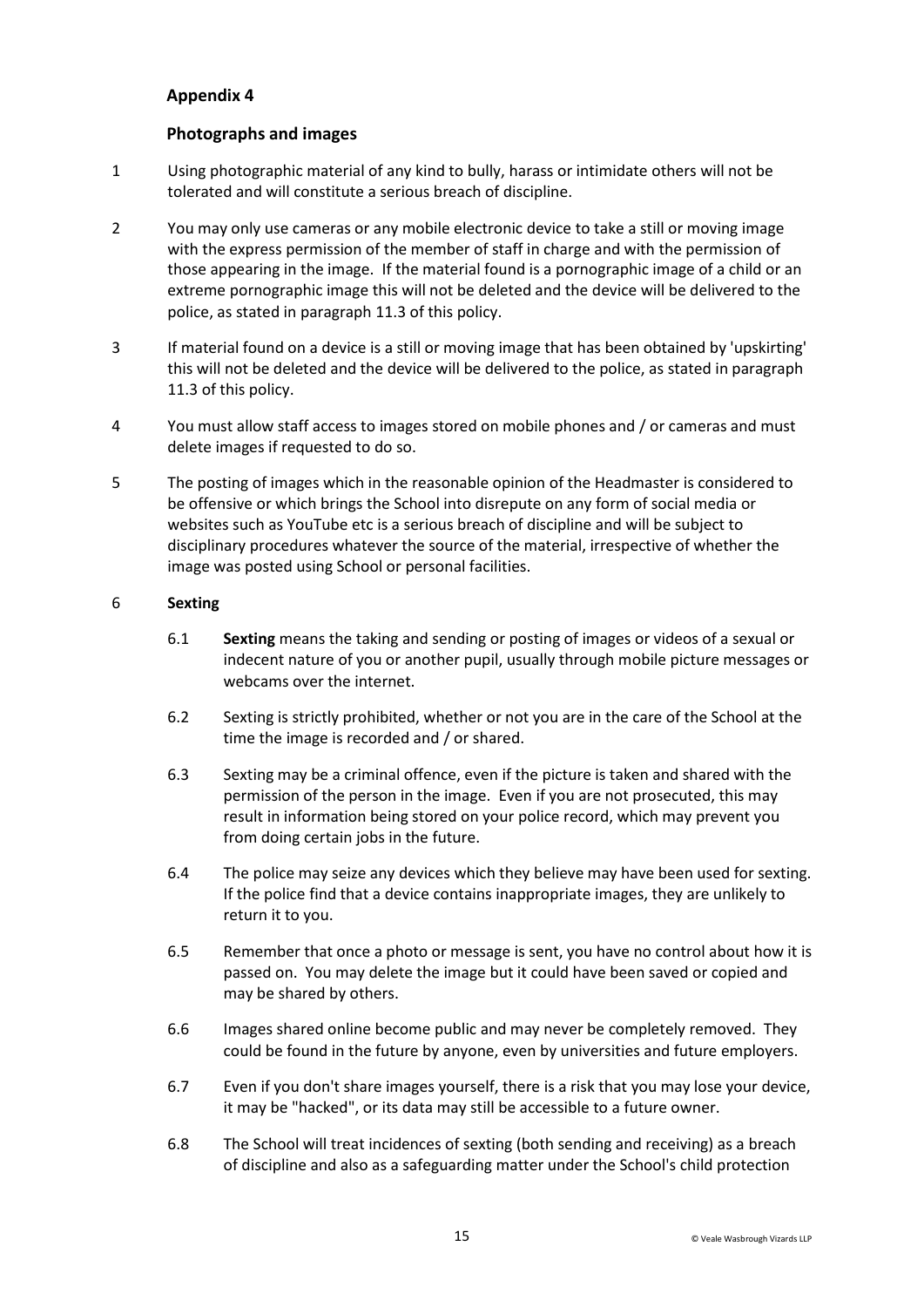procedures (see the School's safeguarding and child protection policy and procedures).

- 6.9 If you are concerned about any image you have received, sent or forwarded or otherwise seen, speak to any member of staff for advice.
- 6.10 If sexual images or videos have been made and circulated online, you can be supported to get the images removed through the Internet Watch Foundation.

## 7 **Upskirting**

- 7.1 Upskirting typically involves taking a picture under a person's clothing without them knowing, with the intention of viewing parts of their body or clothing, not otherwise visible, to obtain sexual gratification, or cause the victim humiliation, distress or alarm.
- 7.2 Upskirting is strictly prohibited, whether or not you are in the care of the School at the time the image is recorded.
- 7.3 Upskirting is a criminal offence. Attempting to commit an act of upskirting may also be a criminal offence e.g. if actions are taken to do something that is more than merely preparatory to committing the offence such as attempting to take a photograph on a telephone or camera but failing to do so because of lack of storage space or battery.
- 7.4 The School will treat incidences of upskirting as a breach of discipline and also as a safeguarding matter under the School's child protection procedures (see the School's safeguarding and child protection policy and procedures).
- 7.5 If you are concerned that you have been a victim of upskirting, speak to any member of staff for advice.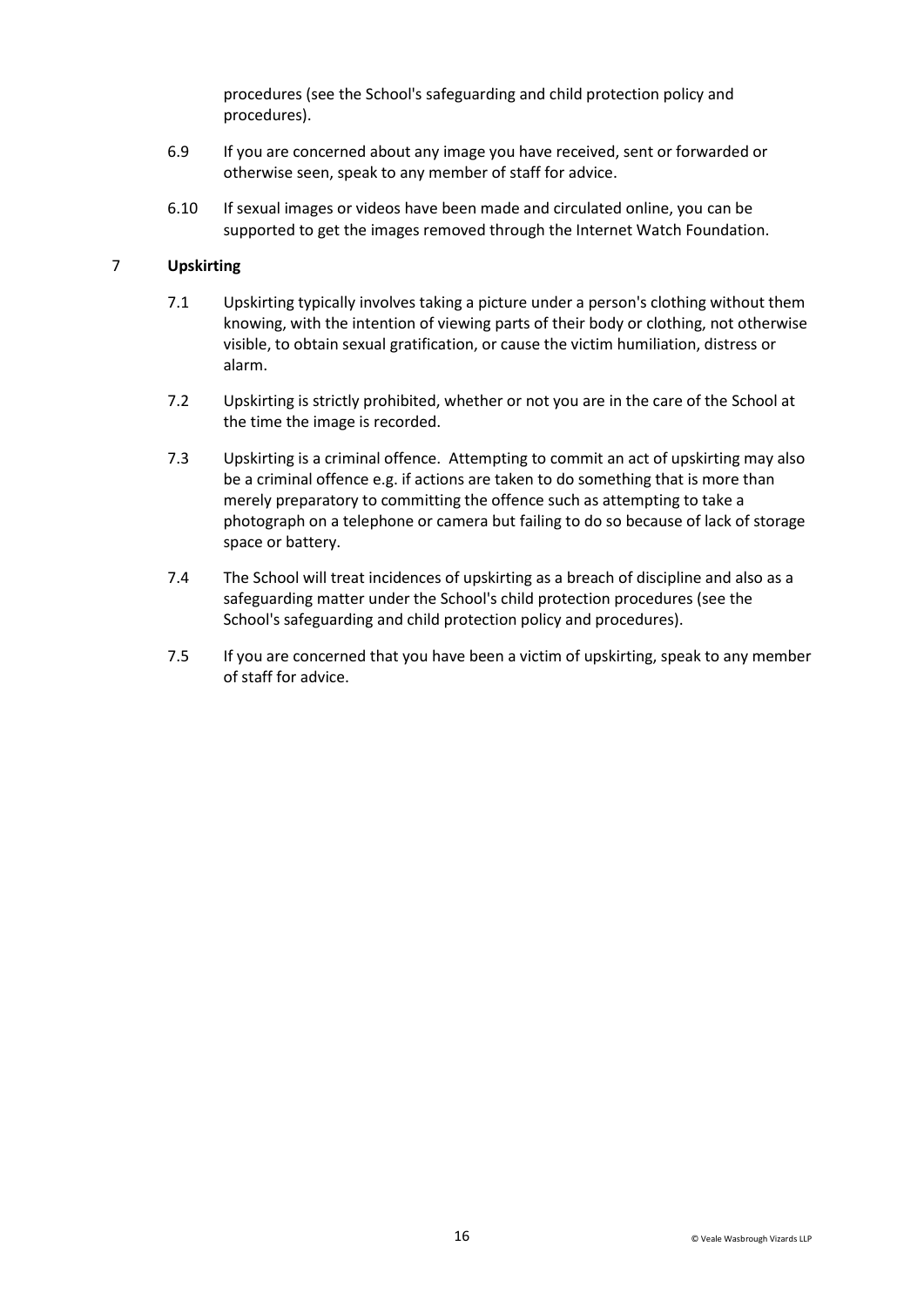iPad Responsible Use Procedure for St Aubyn's Senior School Pupils

The information within this document applies to all iPads used in school. Please note that the Acceptable Use Policy for Pupils also applies to all iPad use. Teachers and other school staff may set additional requirements for use within their classroom.

## User Responsibilities

- Users must not remove the protective case from their iPad. The iPad screen is made of glass and therefore is subject to cracking and breaking if misused. Never drop or place heavy objects (books, laptops, etc.) on top of the iPad.
- Only a soft cloth is to be used to clean the iPad screen.
- Do not subject the iPad to extreme heat or cold.
- Do not store anywhere other than in a *padlocked* locker or the classroom charging unit.
- Users may not photograph or film any other person without that persons' consent and only when directed to by a teacher.
- The iPad is subject to routine monitoring by St Aubyn's School.
- Devices must be surrendered immediately upon request by any member of staff.
- Users in breach of the Responsible Use Policy may be subject to but not limited to; disciplinary action, confiscation, removal of content or referral to external agencies in the event of illegal activity.

## Additional Responsibilities for Pupils

- If an iPad is left in a locker, or is not charged, the user remains responsible for completing any missed schoolwork during break or lunch times.
- Pupils must not use their iPad in school corridors, changing rooms or outside of school buildings (unless with the teachers' permission).

Safeguarding and Maintaining as an Academic Tool

- iPad batteries are required to be charged and be ready to use in school.
- Syncing the iPad to iTunes or iCloud will be maintained by a School administrator.
- Items deleted from the iPad cannot be recovered. Memory space is limited. Academic content takes precedence over personal files and apps.
- The whereabouts of the iPad should be known at all times. *It is a user's responsibility to keep their iPad safe and secure.*
- iPads belonging to other users are not to be tampered within any manner.
- If an iPad is found unattended, it must be given to the nearest member of staff.

Lost, Damaged or Stolen iPad

- If the iPad is lost, stolen, or damaged, the Head of Senior School must be notified immediately.
- iPads that are believed to be stolen can be tracked through iCloud.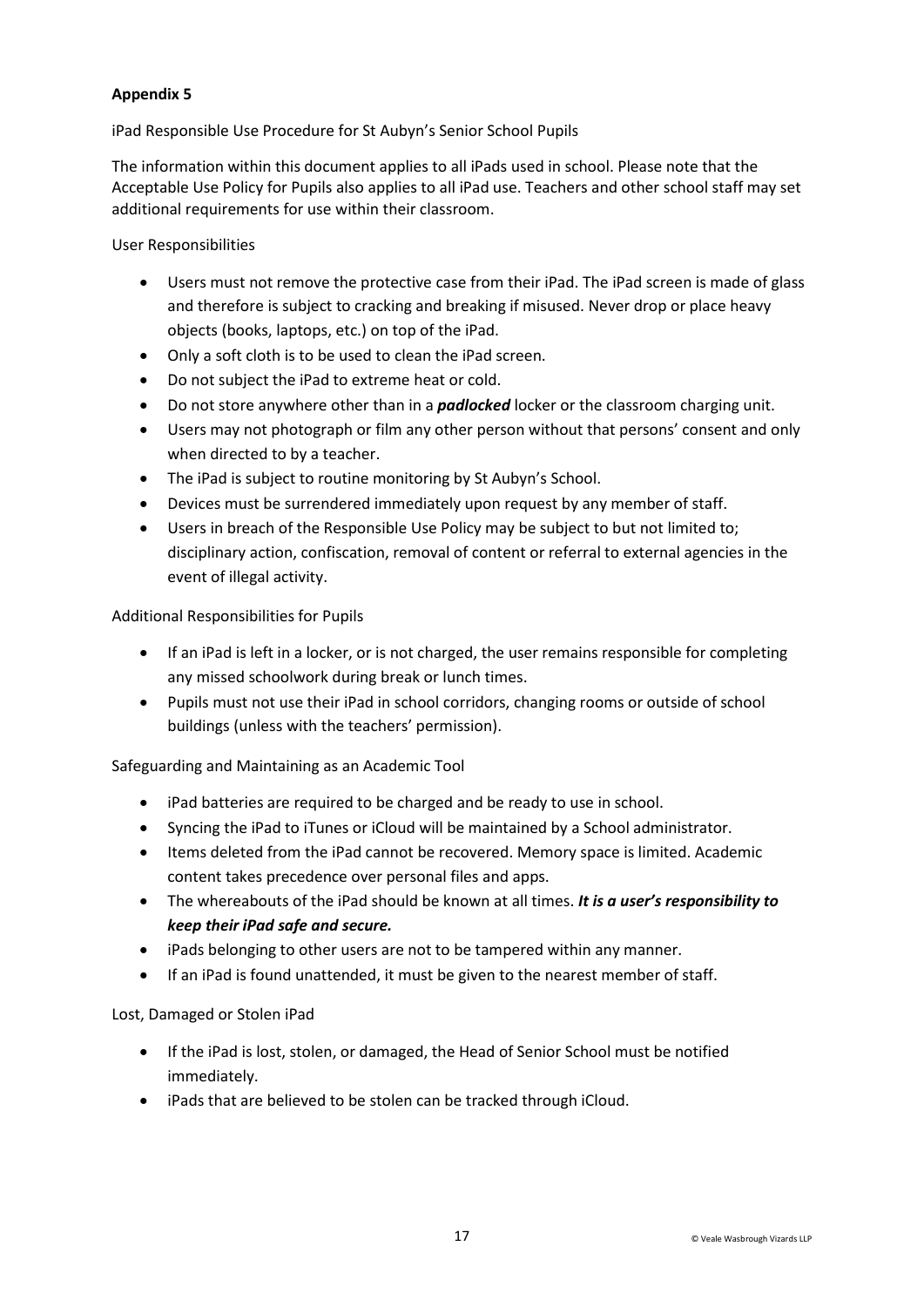Prohibited Uses (not exclusive):

- Accessing Inappropriate Materials All material on the iPad must adhere to the Acceptable Use Policy for Pupils Acceptable Use Policy.
- Users are not allow to send, access, upload, download or distribute offensive, threatening, pornographic, obscene, or sexually explicit materials.
- Violating Copyrights Users are not allowed to have music and install apps on their iPad.

## Cameras –

- Users must use good judgment when using the camera.
- The user agrees that the camera will not be used to take inappropriate, illicit or explicit photographs or videos, nor will it be used to embarrass anyone in any way.
- Any use of camera in toilets or changing rooms, regardless of intent, will be treated as a serious violation.
- Images of other people may only be used with the permission of those in the photograph.
- Posting of images/movie on the internet into a public forum is strictly forbidden, without the express permission of the teacher.
- Use of the camera and microphone is strictly prohibited, unless express permission is granted by a teacher.

## Misuse of Passwords, Codes or other Unauthorised Access -

 Any user caught trying to gain access to another user's accounts, files or data will be subject to sanctions.

## Malicious Use/Vandalism –

Any attempt to destroy hardware, software or data will be subject to disciplinary action.

## Jailbreaking –

- Jailbreaking is the process of which removes any limitations placed on the iPad by Apple. Jailbreaking results in a less secure device and is strictly prohibited.
- Inappropriate media may not be used as a screensaver or background photo. Presence of pornographic materials, inappropriate language, alcohol, drug or gang related symbols or pictures will result in disciplinary actions.
- Users should be aware of and abide by the guidelines set out by in the Responsible Use Policy.
- St Aubyn's School reserves the right to confiscate and search an iPad to ensure compliance with this Responsible Use Policy.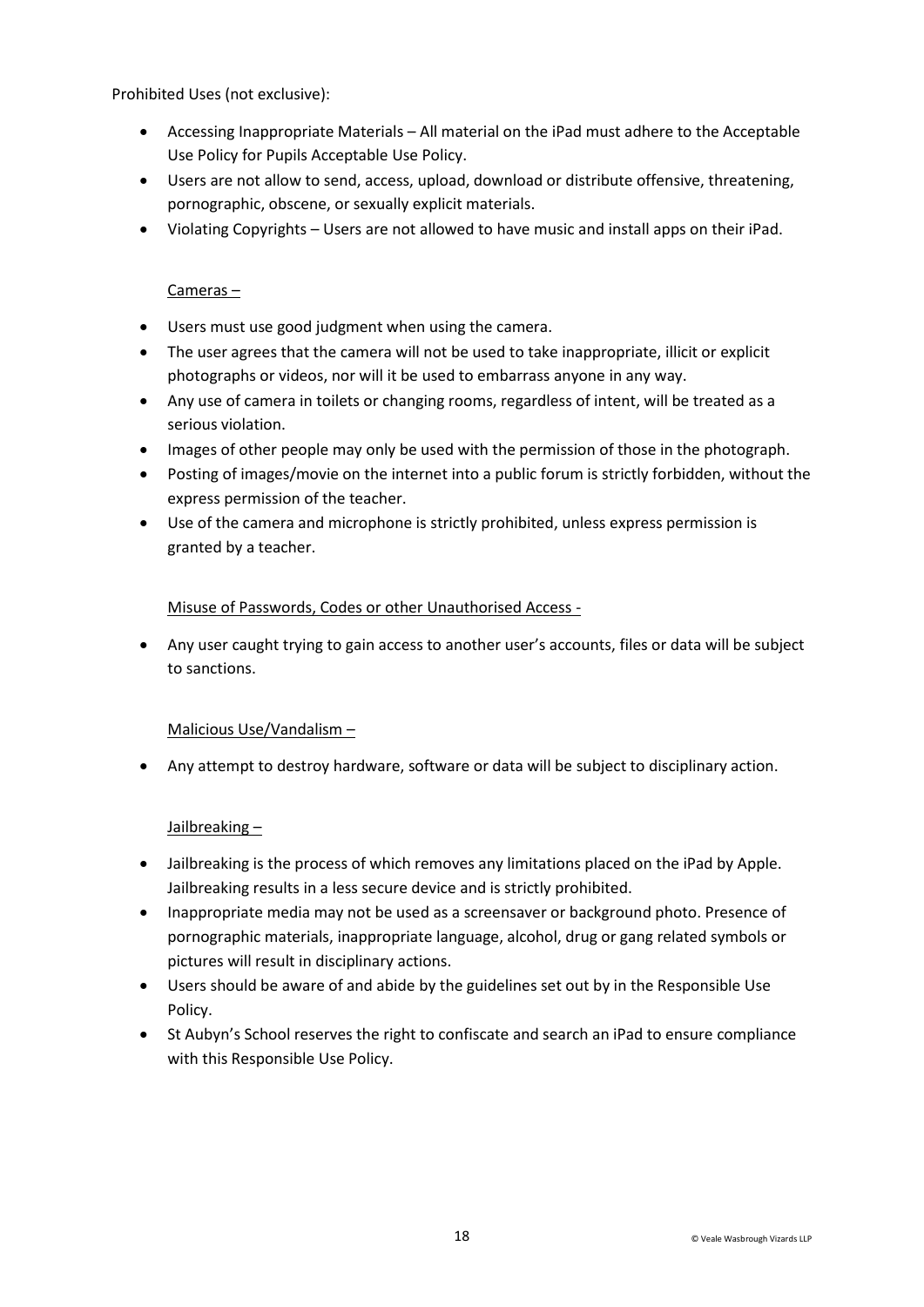#### **Pupil Pledge for iPad Use**

#### *Users must read and sign below:*

I have read, understand and agree to abide by the terms of the iPad Responsible Use Procedure

- o I will take good care of my iPad.
- o I will never leave the iPad unattended. If it is not with me in a lesson, it *must* be secured in a padlocked locker.
- o I will know where my iPad is at all times.
- o I will charge my iPad's battery at the end of every school day by returning it to the charging unit at 4.00pm.
- o I will keep food and drinks away from my iPad since they may cause damage to the device.
- o I will not disassemble any part of my iPad or attempt any repairs.
- o I will use my iPad in ways that are appropriate.
- o I understand that my iPad is subject to inspection at any time without notice.
- o I will only photograph and use photographs of people with their permission and when directed by a teacher.
- o I will only use the camera or the microphone when my teacher tells me to.
- o I will never share any images or movies of people in a public space on the internet, unless I am asked to do so by a teacher.
- $\circ$  If my own actions result in the loss, theft or damage of an iPad then I may be responsible for the cost of repair or replacement
- o I agree to abide by the statements of the Responsible Use Policy

Name \_\_\_\_\_\_\_\_\_\_\_\_\_\_\_\_\_\_\_\_\_\_\_\_\_\_\_\_\_\_\_\_\_\_\_\_\_\_\_\_ Signature  $\Box$ 

 $Date$   $\Box$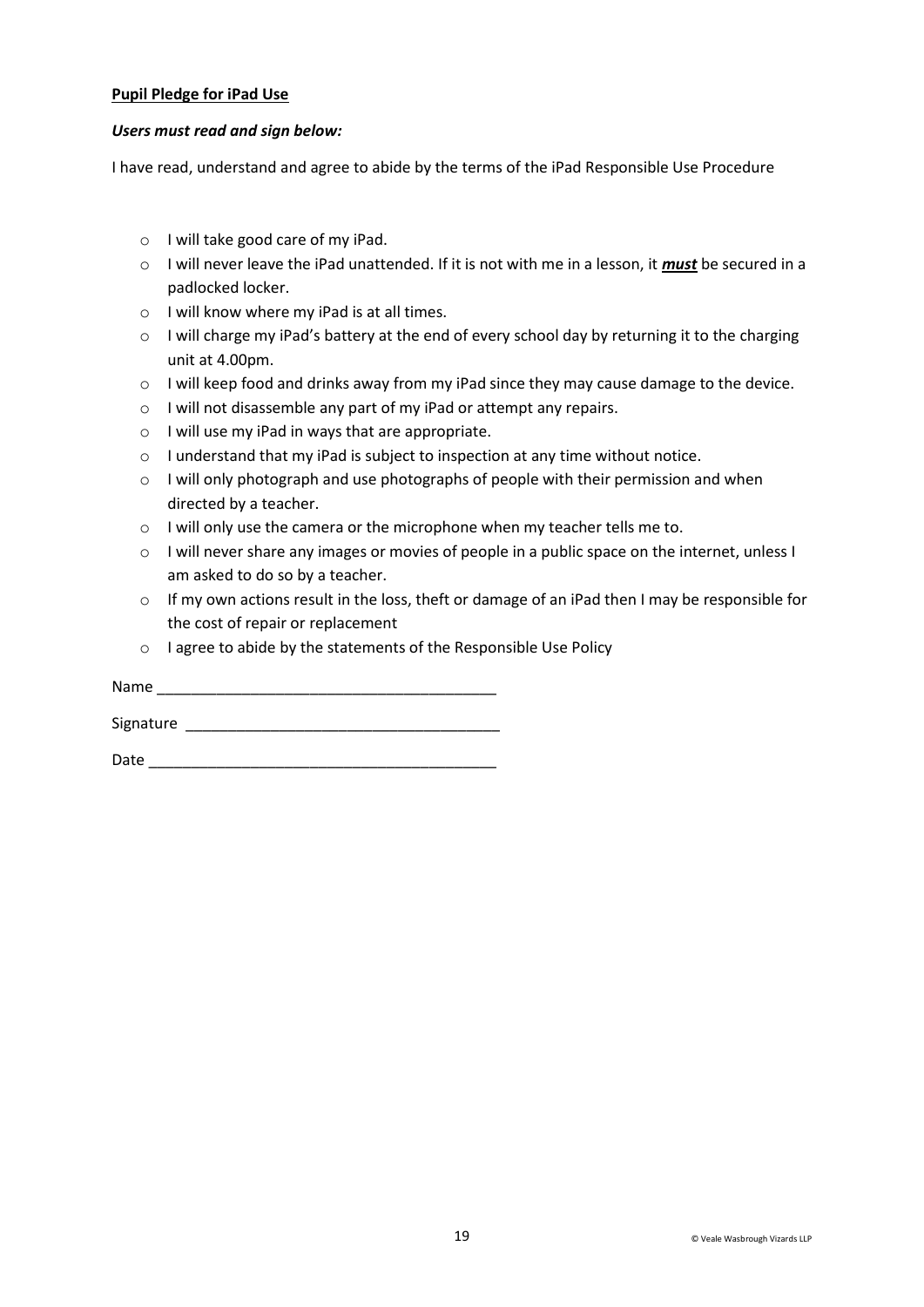## **Appendix 6 St. Aubyn's Pupil IT Acceptable Use Procedures (AUP)**

New technologies have become integral to the lives of young people in today's society, both within school and in their lives outside school. The internet and other digital information technologies are powerful tools, which open up new opportunities for everyone. Young people should have an entitlement to safe internet access at all times.

The School has a network of computers, tablets and other devices with internet access to help teaching and learning. This AUP also applies to devices that senior pupils bring into school, such as their mobile phone.

These procedures are intended to ensure:

- that young people will be responsible users and stay safe while using the internet and other information technologies for educational, personal and recreational use.
- that School IT systems and users are protected from accidental or deliberate misuse that could put the security of the systems and users at risk.

Normal school rules for behaviour apply when working with IT equipment (e.g. computers, ipads, cameras, etc.).

#### IT Equipment

- School IT systems are intended for educational use; pupils should only use the systems for recreational use rarely and only with the permission of their teacher.
- Do not make large downloads or uploads that might take up internet capacity and prevent other users from being able to carry out their work.
- Treat all IT equipment responsibly.
- Do not eat or drink in a computer room or near any IT equipment.
- Only use IT equipment for school work and homework.
- Do not print out homework on school printers or copiers.
- Do not install or attempt to install programs of any type on a school machine, or store programs on the school system, or try to alter school computer settings.
- Report any faults or damage to equipment immediately.

#### Logging In

- Only access the system with authorised login and passwords.
- Do not share your log in details, passwords etc. with others
- Do not use another person's login, password or access their files.
- Do not leave a computer logged on.
- Do not change or alter any computer settings.

#### **Storage Devices**

 Do not bring discs, memory sticks and other storage devices containing software i.e. programmes, games into school.